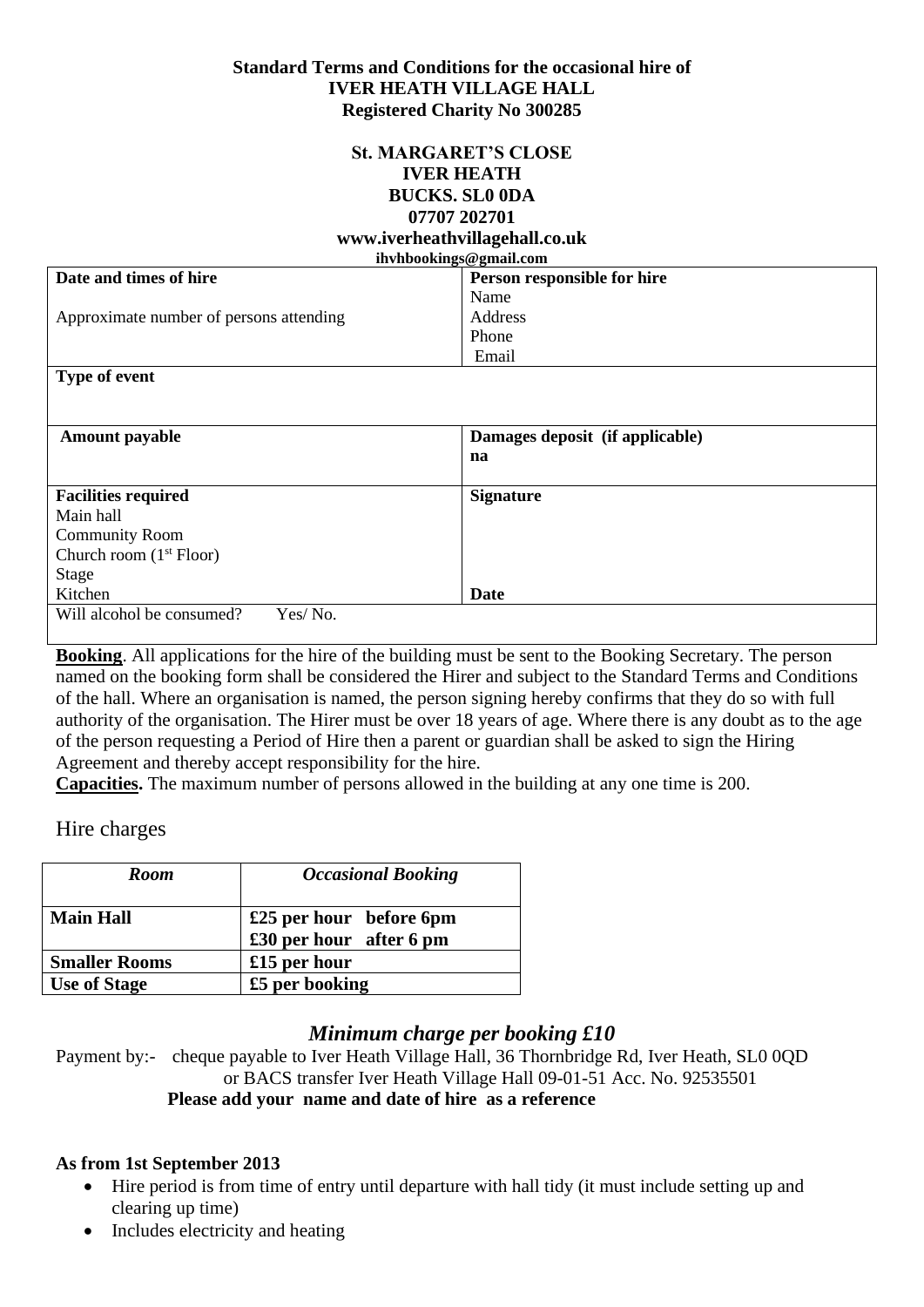- 50% of hire charge payable at time of booking for occasional bookings
- A £200 deposit may be payable at start of hire to be returned at end of hire when a satisfactory check has been made of the hall.
- Evening hirers may be charged £100 per hour or part thereof if their booking goes over the agreed hire time.

# **After the event the hirer must ensure the following:**

All kitchen surfaces are clean and kitchen floor is swept Ovens & fridges are empty and clean Ovens and hobs, water heater and water boiler are turned off All crockery and glasses are returned to cupboards Toilets are left clean and tidy All bins are emptied (the village hall bin is at the end of the car park) and rubbish removed from site All heating is turned off. All windows and doors are closed

# **Iver Heath Village Hall Hire Agreement**

# **Standard Terms and Conditions of Hire**

Hire Agreements of Iver Heath Village Hall Trust ("**the Village Hall**") are subject to these Standard Terms and Conditions of Hire

# **1 Undertaking of the Hirer**

**The Hirer undertakes** to ensure he has an understanding of the Hall Conditions and policies published on the website for the time being in force .

#### **2 Supervision by the Hirer**

**The Hirer undertakes** to be present, or arrange for sufficient competent representatives to be present, throughout the hiring to ensure the provisions and stipulations contained, or referred to, in the Hall Conditions and any applicable licences are complied with.

# **3 Responsibility of the Hirer**

**The Hirer** shall be responsible during the period of hire for:-

- carrying our appropriate risk assessments
- the number of people using the hall does not exceed the maximum number agreed
- supervision of premises, fabric and contents, their care and safety from any damage or change of any sort
- ensuring that the purpose and conduct of the hire does not disrupt the use of any other room hired by others
- ensuring that everything is left clean and tidy with rubbish removed at the end of the hire. A bin, which is emptied weekly, is provided for rubbish and marked IHVH. The Committee cannot guarantee that there will be room for all of the rubbish generated. Any remaining rubbish must be taken away and not left beside the bin.
- ensuring that all equipment, chairs and tables have been correctly returned to storage positions, the premises are cleared of people, and all lights switched off. The building must be secured and alarmed by use of the keys if supplied, unless any facilities or room or public area is still in use by another hirer.
- the behaviour of all persons using the premises, whatever their capacity, including proper supervision of car parking arrangements, so as to avoid obstruction of the highway or access road
- ensuring no excessive noise occurs, particularly late at night or early morning, with a minimum of noise being made by any person on arrival or departure
- ensuring that no animals (including birds), except guide dogs are brought into the building, without the written permission of the Village Hall on the occasion of a special event or hire agreed to by the Village Hall
- ensuring that NO animals whatsoever enter the kitchen at any time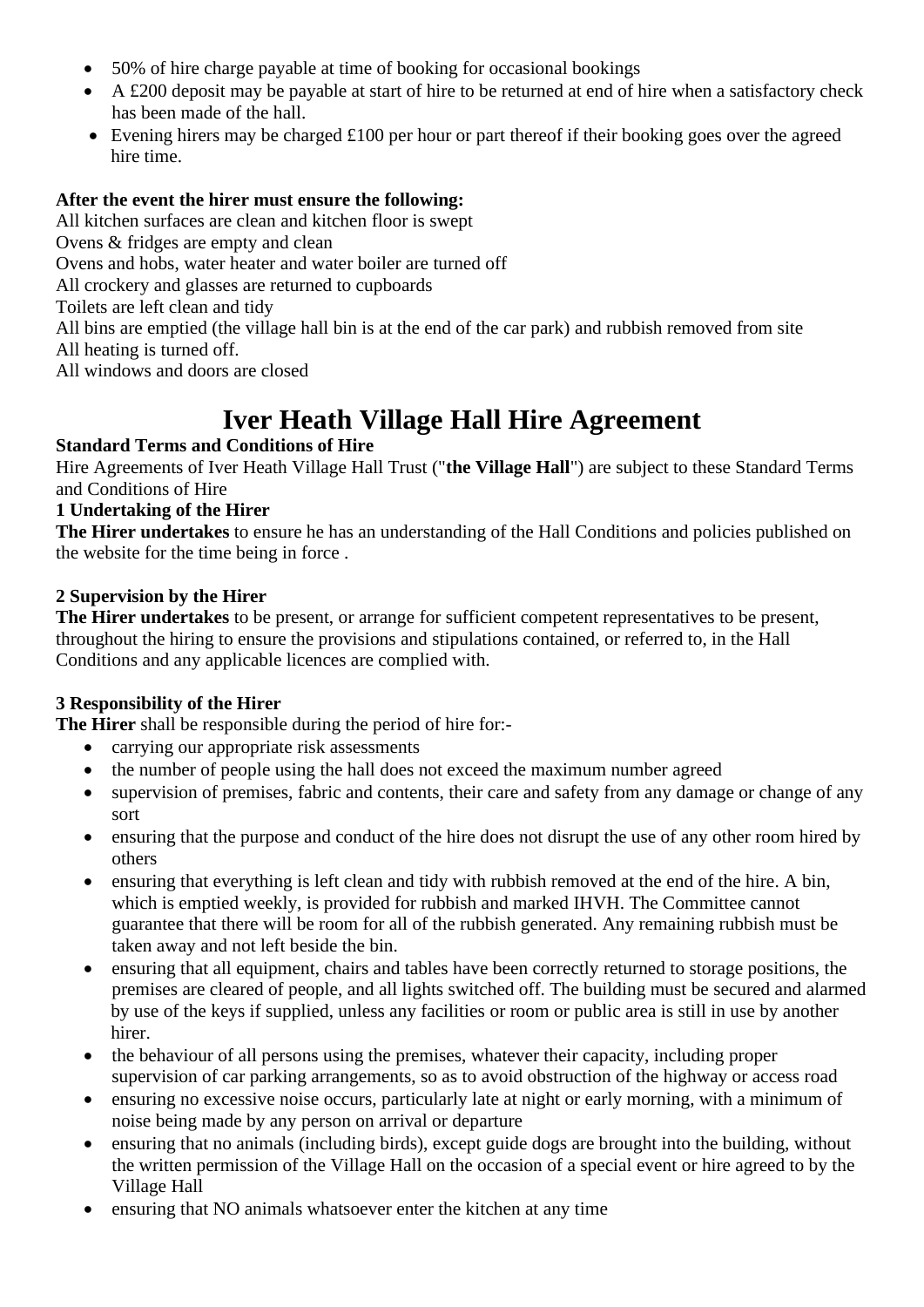- ensuring that any electrical appliances brought onto the premises and used there shall be certified safe and in good working order, and used in a safe manner, using residual current circuit breakers where appropriate
- ensuring that no LPG appliances or highly flammable substances, fireworks or candles are brought onto the premises or grounds

# **4 Use of Premises**

# **The Hirer shall not**:-

- sub- hire or use the premises for any purpose other than that described in the hiring agreement
- use the premises or allow the premises to be used for any unlawful purpose or in any unlawful way
- do anything or bring onto the premises anything which may endanger the premises or render invalid any insurance policies in respect thereof
- allow the use of drugs on the premises or allow smoking in the building

The hire of the building is for the specific agreed times shown on the booking form and **does not entitle the Hirer to use or enter the premises at any other time**

All music must cease at 11.00 pm, and the Hall must be vacated by 11.30pm .

The entrance hall should be kept clear at all times.

# **Bouncy Castles & Trampolines**

- The Hirer shall obtain prior permission from the booking secretary before arranging for a bouncy castle or trampoline. The equipment must be hired from a supplier who holds their own insurance to cover the condition of the equipment.
- A bouncy castle must be supervised by a responsible employee/volunteer at all times when in use.

# **Fire procedures**

The Hirer must nominate a competent person to take charge in case of Fire, to ensure that all persons at the Hall can escape unimpeded through the Fire Exits and to assemble in the car park. Improper operation of the Fire Alarm or extinguishers will result in the loss of the deposit or a charge for recompense. Fire Doors MUST remain unobstructed at all times. Please refer to fire procedures displayed in the hall. **The stage**

- The stage must only be used if it has been hired and in accordance with due regard to safety procedures
- If the stage has not been hired then Hirers are responsible for ensuring that persons do not go on the stage
- The spotlights and lights on the stage are the property of the drama club and are not included in the hire agreement. Any hirer wishing to use them must seek the authority of the drama club.

# **5. Authority required by the Premises Licence to supply alcohol or to provide public entertainment**

Under no circumstances may alcohol be sold on the premises without the specific written authority of the Village Hall under the Premises Licence. The Village Hall will require that **the Hirer** shall be responsible for obtaining a Temporary Event Licence, but **no Hirer** may seek such a licence without the consent of the Village Hall.

# **6. Compliance with The Children Act of I989**

**The Hirer** shall ensure that any activities for children comply with the provisions of The Children Act of I989 and that only fit and proper persons have access to the children.

# **7. Compliance with other relevant legislation**

**The Hirer** shall ensure that the users:

- do not contravene the law relating to gaming, betting, and lotteries,
- do not infringe any copyright or performing rights.
- comply with all conditions and regulations required by the *Premises Licensing Act,* particularly in connection with events which include public dancing or music, or stage plays, or films, or similar entertainment taking place at the premises. A breach of this may lead to prosecution by SBDC.